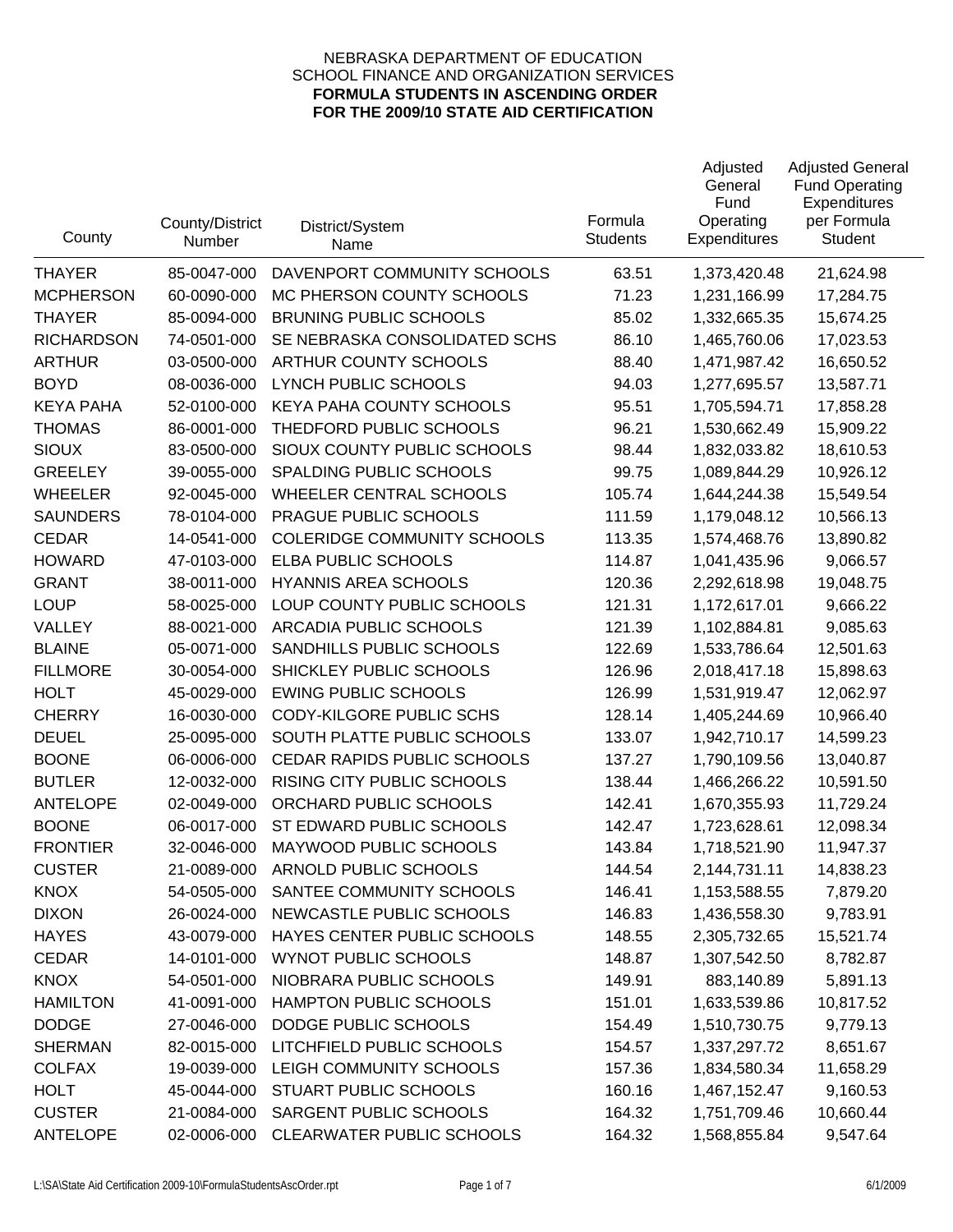| County              | County/District<br>Number | District/System<br>Name               | Formula<br><b>Students</b> | Adjusted<br>General<br>Fund<br>Operating<br>Expenditures | <b>Adjusted General</b><br><b>Fund Operating</b><br>Expenditures<br>per Formula<br>Student |
|---------------------|---------------------------|---------------------------------------|----------------------------|----------------------------------------------------------|--------------------------------------------------------------------------------------------|
| <b>LOGAN</b>        | 57-0501-000               | STAPLETON PUBLIC SCHOOLS              | 165.16                     | 1,895,247.00                                             | 11,475.05                                                                                  |
| <b>HOLT</b>         | 45-0137-000               | <b>CHAMBERS PUBLIC SCHOOLS</b>        | 165.24                     | 1,684,855.67                                             | 10,196.43                                                                                  |
| <b>BANNER</b>       | 04-0001-000               | <b>BANNER COUNTY PUBLIC SCHOOLS</b>   | 168.88                     | 2,124,691.93                                             | 12,581.11                                                                                  |
| <b>LINCOLN</b>      | 56-0565-000               | WALLACE PUBLIC SCH DIST 65 R          | 169.09                     | 2,205,914.41                                             | 13,045.95                                                                                  |
| <b>DAWSON</b>       | 24-0101-000               | SUMNER-EDDYVILLE-MILLER SCHS          | 169.58                     | 1,731,943.04                                             | 10,212.96                                                                                  |
| <b>ANTELOPE</b>     | 02-0018-000               | <b>ELGIN PUBLIC SCHOOLS</b>           | 170.52                     | 2,338,389.71                                             | 13,713.02                                                                                  |
| <b>KNOX</b>         | 54-0583-000               | <b>VERDIGRE PUBLIC SCHOOLS</b>        | 178.26                     | 1,820,957.84                                             | 10,215.12                                                                                  |
| <b>GREELEY</b>      | 39-0010-000               | <b>GREELEY-WOLBACH PUBLIC SCHOOLS</b> | 178.67                     | 2,043,093.88                                             | 11,434.71                                                                                  |
| <b>NUCKOLLS</b>     | 65-0005-000               | LAWRENCE/NELSON PUBLIC SCHOOLS        | 179.17                     | 1,764,617.52                                             | 9,848.98                                                                                   |
| <b>HOOKER</b>       | 46-0001-000               | MULLEN PUBLIC SCHOOLS                 | 179.24                     | 1,972,445.55                                             | 11,004.42                                                                                  |
| <b>GREELEY</b>      | 39-0501-000               | NORTH LOUP SCOTIA PUBLIC SCHS         | 181.30                     | 2,010,541.04                                             | 11,089.71                                                                                  |
| <b>ROCK</b>         | 75-0100-000               | ROCK COUNTY PUBLIC SCHOOLS            | 182.71                     | 2,675,545.04                                             | 14,643.54                                                                                  |
| <b>PAWNEE</b>       | 67-0069-000               | LEWISTON CONSOLIDATED SCHOOLS         | 183.07                     | 1,976,370.78                                             | 10,795.81                                                                                  |
| <b>SHERIDAN</b>     | 81-0003-000               | HAY SPRINGS PUBLIC SCHOOLS            | 186.31                     | 1,835,932.62                                             | 9,853.95                                                                                   |
| <b>CUSTER</b>       | 21-0044-000               | ANSLEY PUBLIC SCHOOLS                 | 188.50                     | 1,775,609.43                                             | 9,419.88                                                                                   |
| <b>COLFAX</b>       | 19-0059-000               | HOWELLS PUBLIC SCHOOLS                | 188.68                     | 1,592,040.90                                             | 8,437.61                                                                                   |
| <b>CLAY</b>         | 18-0070-000               | <b>CLAY CENTER PUBLIC SCHOOLS</b>     | 188.95                     | 1,871,298.34                                             | 9,903.69                                                                                   |
| <b>JEFFERSON</b>    | 48-0303-000               | <b>MERIDIAN PUBLIC SCHOOLS</b>        | 189.28                     | 1,701,669.32                                             | 8,990.32                                                                                   |
| <b>CHASE</b>        | 15-0536-000               | WAUNETA-PALISADE PUBLIC SCHS          | 190.30                     | 2,026,491.93                                             | 10,648.92                                                                                  |
| <b>BUFFALO</b>      | 10-0105-000               | PLEASANTON PUBLIC SCHOOLS             | 193.48                     | 1,507,775.06                                             | 7,792.97                                                                                   |
| <b>HAMILTON</b>     | 41-0002-000               | <b>GILTNER PUBLIC SCHOOLS</b>         | 194.16                     | 1,670,661.90                                             | 8,604.45                                                                                   |
| <b>LINCOLN</b>      | 56-0006-000               | <b>BRADY PUBLIC SCHOOLS</b>           | 198.86                     | 1,593,774.48                                             | 8,014.68                                                                                   |
| <b>SAUNDERS</b>     | 78-0072-000               | <b>MEAD PUBLIC SCHOOLS</b>            | 199.69                     | 2,278,733.71                                             | 11,411.35                                                                                  |
| <b>COLFAX</b>       | 19-0058-000               | <b>CLARKSON PUBLIC SCHOOLS</b>        | 203.41                     | 1,954,846.68                                             | 9,610.57                                                                                   |
| <b>SCOTTS BLUFF</b> | 79-0002-000               | MINATARE PUBLIC SCHOOLS               | 203.82                     | 1,316,315.02                                             | 6,458.33                                                                                   |
| <b>MADISON</b>      | 59-0013-000               | NEWMAN GROVE PUBLIC SCHOOLS           | 206.26                     | 2,247,573.87                                             | 10,896.99                                                                                  |
| <b>CHEYENNE</b>     | 17-0009-000               | POTTER-DIX PUBLIC SCHOOLS             | 207.07                     | 2,181,614.19                                             | 10,535.84                                                                                  |
| <b>PHELPS</b>       | 69-0055-000               | <b>LOOMIS PUBLIC SCHOOLS</b>          | 208.08                     | 2,226,504.81                                             | 10,700.06                                                                                  |
| <b>KNOX</b>         | 54-0576-000               | <b>WAUSA PUBLIC SCHOOLS</b>           | 208.76                     | 1,499,344.34                                             | 7,182.13                                                                                   |
| <b>JOHNSON</b>      | 49-0033-000               | STERLING PUBLIC SCHOOLS               | 213.43                     | 1,545,046.20                                             | 7,239.02                                                                                   |
| <b>FRONTIER</b>     | 32-0125-000               | MEDICINE VALLEY PUBLIC SCHOOLS        | 213.77                     | 2,323,029.74                                             | 10,866.87                                                                                  |
| <b>ADAMS</b>        | 01-0123-000               | SILVER LAKE PUBLIC SCHOOLS            | 216.35                     | 2,664,017.96                                             | 12,313.73                                                                                  |
| <b>HITCHCOCK</b>    | 44-0070-000               | HITCHCOCK CO SCH SYSTEM               | 219.70                     | 2,211,800.76                                             | 10,067.21                                                                                  |
| <b>FRONTIER</b>     | 32-0095-000               | EUSTIS-FARNAM PUBLIC SCHOOLS          | 219.90                     | 2,227,388.01                                             | 10,129.10                                                                                  |
| <b>WEBSTER</b>      | 91-0002-000               | RED CLOUD COMMUNITY SCHOOLS           | 220.04                     | 2,252,499.36                                             | 10,236.81                                                                                  |
| <b>SAUNDERS</b>     | 78-0107-000               | CEDAR BLUFFS PUBLIC SCHOOLS           | 222.72                     | 2,305,383.97                                             | 10,351.24                                                                                  |
| <b>KEITH</b>        | 51-0006-000               | PAXTON CONSOLIDATED SCHOOLS           | 223.43                     | 1,855,157.38                                             | 8,302.97                                                                                   |
| <b>CUSTER</b>       | 21-0180-000               | CALLAWAY PUBLIC SCHOOLS               | 223.50                     | 1,906,304.98                                             | 8,529.27                                                                                   |
| <b>DAWES</b>        | 23-0071-000               | <b>CRAWFORD PUBLIC SCHOOLS</b>        | 223.96                     | 2,622,230.88                                             | 11,708.24                                                                                  |
| <b>BOYD</b>         | 08-0050-000               | WEST BOYD SCHOOL DISTRICT             | 226.80                     | 2,512,018.40                                             | 11,075.75                                                                                  |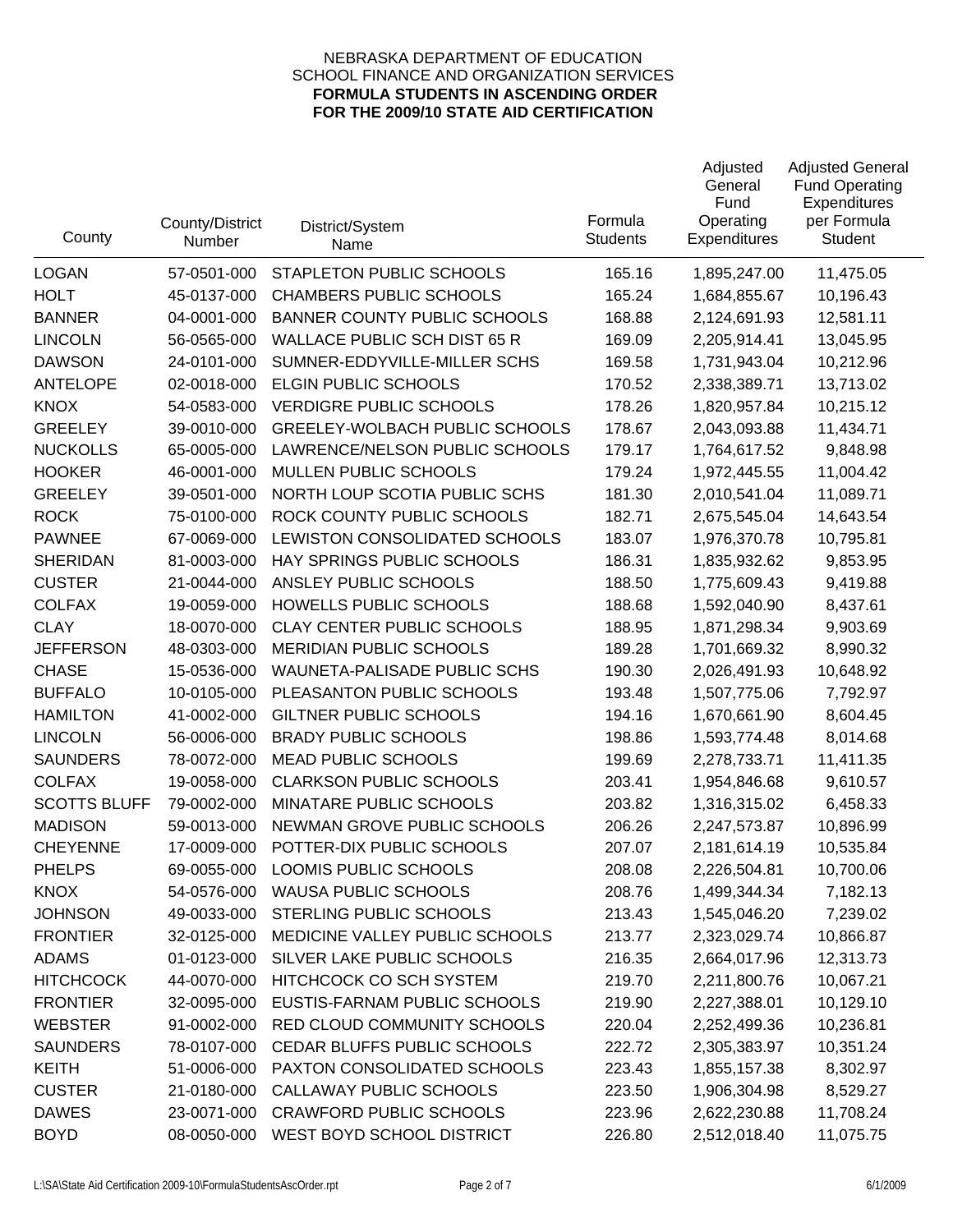| County          | County/District<br>Number | District/System<br>Name               | Formula<br><b>Students</b> | Adjusted<br>General<br>Fund<br>Operating<br><b>Expenditures</b> | <b>Adjusted General</b><br><b>Fund Operating</b><br>Expenditures<br>per Formula<br>Student |
|-----------------|---------------------------|---------------------------------------|----------------------------|-----------------------------------------------------------------|--------------------------------------------------------------------------------------------|
| <b>CUSTER</b>   | 21-0015-000               | ANSELMO-MERNA PUBLIC SCHOOLS          | 230.11                     | 1,771,942.35                                                    | 7,700.39                                                                                   |
| <b>WAYNE</b>    | 90-0595-000               | <b>WINSIDE PUBLIC SCHOOLS</b>         | 230.43                     | 2,141,339.34                                                    | 9,292.62                                                                                   |
| <b>FILLMORE</b> | 30-0001-000               | <b>EXETER-MILLIGAN PUBLIC SCHOOLS</b> | 231.51                     | 2,702,266.98                                                    | 11,672.59                                                                                  |
| <b>MERRICK</b>  | 61-0049-000               | PALMER PUBLIC SCHOOLS                 | 233.04                     | 1,771,146.64                                                    | 7,600.03                                                                                   |
| <b>KEARNEY</b>  | 50-0001-000               | WILCOX-HILDRETH PUBLIC SCHOOLS        | 235.80                     | 2,748,649.42                                                    | 11,656.70                                                                                  |
| <b>GAGE</b>     | 34-0100-000               | DILLER-ODELL PUBLIC SCHOOLS           | 236.17                     | 2,641,712.04                                                    | 11,185.45                                                                                  |
| <b>CHEYENNE</b> | 17-0003-000               | LEYTON PUBLIC SCHOOLS                 | 236.87                     | 2,759,671.16                                                    | 11,650.79                                                                                  |
| <b>THAYER</b>   | 85-0060-000               | DESHLER PUBLIC SCHOOLS                | 237.62                     | 2,455,635.30                                                    | 10,334.34                                                                                  |
| <b>SALINE</b>   | 76-0044-000               | DORCHESTER PUBLIC SCHOOLS             | 238.43                     | 1,831,833.51                                                    | 7,682.96                                                                                   |
| <b>YORK</b>     | 93-0083-000               | MC COOL JUNCTION PUBLIC SCHS          | 240.60                     | 1,635,203.60                                                    | 6,796.25                                                                                   |
| <b>GOSPER</b>   | 37-0030-000               | ELWOOD PUBLIC SCHOOLS                 | 243.60                     | 2,543,888.90                                                    | 10,442.84                                                                                  |
| <b>KNOX</b>     | 54-0586-000               | <b>BLOOMFIELD COMMUNITY SCHOOLS</b>   | 246.63                     | 2,079,597.27                                                    | 8,431.97                                                                                   |
| <b>BURT</b>     | 11-0020-000               | LYONS-DECATUR NORTHEAST SCHS          | 247.82                     | 2,337,245.26                                                    | 9,431.21                                                                                   |
| <b>DEUEL</b>    | 25-0025-000               | <b>CREEK VALLEY SCHOOLS</b>           | 251.22                     | 3,108,345.31                                                    | 12,373.10                                                                                  |
| <b>DIXON</b>    | 26-0070-000               | ALLEN CONSOLIDATED SCHOOLS            | 253.80                     | 1,693,722.75                                                    | 6,673.39                                                                                   |
| <b>ADAMS</b>    | 01-0003-000               | <b>KENESAW PUBLIC SCHOOLS</b>         | 256.69                     | 2,151,045.40                                                    | 8,379.78                                                                                   |
| <b>CLAY</b>     | 18-0011-000               | HARVARD PUBLIC SCHOOLS                | 256.88                     | 2,187,222.66                                                    | 8,514.63                                                                                   |
| <b>PIERCE</b>   | 70-0542-000               | OSMOND PUBLIC SCHOOLS                 | 257.82                     | 1,952,220.87                                                    | 7,572.15                                                                                   |
| <b>PHELPS</b>   | 69-0054-000               | BERTRAND PUBLIC SCHOOLS               | 258.03                     | 2,176,908.35                                                    | 8,436.52                                                                                   |
| <b>NEMAHA</b>   | 64-0023-000               | JOHNSON-BROCK PUBLIC SCHOOLS          | 258.68                     | 1,929,499.41                                                    | 7,459.04                                                                                   |
| <b>PAWNEE</b>   | 67-0001-000               | PAWNEE CITY PUBLIC SCHOOLS            | 262.21                     | 2,587,614.33                                                    | 9,868.60                                                                                   |
| <b>MADISON</b>  | 59-0080-000               | ELKHORN VALLEY SCHOOLS                | 262.63                     | 3,024,345.61                                                    | 11,515.62                                                                                  |
| <b>CEDAR</b>    | 14-0008-000               | HARTINGTON PUBLIC SCHOOLS             | 263.30                     | 2,989,353.40                                                    | 11,353.39                                                                                  |
| <b>POLK</b>     | 72-0019-000               | OSCEOLA PUBLIC SCHOOLS                | 265.30                     | 2,404,885.13                                                    | 9,064.74                                                                                   |
| <b>BUFFALO</b>  | 10-0119-000               | AMHERST PUBLIC SCHOOLS                | 266.49                     | 1,969,840.39                                                    | 7,391.83                                                                                   |
| <b>GARDEN</b>   | 35-0001-000               | <b>GARDEN COUNTY SCHOOLS</b>          | 267.59                     | 2,903,270.66                                                    | 10,849.82                                                                                  |
| <b>POLK</b>     | 72-0075-000               | HIGH PLAINS COMMUNITY SCHOOLS         | 268.89                     | 3,191,934.68                                                    | 11,870.90                                                                                  |
| <b>THURSTON</b> | 87-0013-000               | <b>WALTHILL PUBLIC SCHOOLS</b>        | 276.34                     | 2,658,678.11                                                    | 9,621.00                                                                                   |
| <b>BUTLER</b>   | 12-0502-000               | EAST BUTLER PUBLIC SCHOOLS            | 276.63                     | 2,634,217.94                                                    | 9,522.54                                                                                   |
| <b>CUMING</b>   | 20-0020-000               | BANCROFT-ROSALIE COMM SCHOOLS         | 280.20                     | 1,707,316.92                                                    | 6,093.15                                                                                   |
| <b>DAWSON</b>   | 24-0004-000               | <b>OVERTON PUBLIC SCHOOLS</b>         | 283.78                     | 2,418,745.44                                                    | 8,523.30                                                                                   |
| <b>SHERMAN</b>  | 82-0001-000               | LOUP CITY PUBLIC SCHOOLS              | 284.43                     | 2,921,918.30                                                    | 10,272.94                                                                                  |
| <b>LINCOLN</b>  | 56-0007-000               | MAXWELL PUBLIC SCHOOLS                | 285.53                     | 2,642,894.98                                                    | 9,256.06                                                                                   |
| <b>DODGE</b>    | 27-0062-000               | <b>SCRIBNER-SNYDER COMMUNITY SCHS</b> | 293.82                     | 2,449,589.08                                                    | 8,337.08                                                                                   |
| <b>DIXON</b>    | 26-0561-000               | EMERSON-HUBBARD PUBLIC SCHOOLS        | 295.02                     | 2,552,826.58                                                    | 8,653.13                                                                                   |
| <b>YORK</b>     | 93-0096-000               | HEARTLAND COMMUNITY SCHOOLS           | 295.97                     | 2,849,787.54                                                    | 9,628.73                                                                                   |
| <b>SALINE</b>   | 76-0068-000               | FRIEND PUBLIC SCHOOLS                 | 296.78                     | 2,793,947.31                                                    | 9,414.35                                                                                   |
| <b>PLATTE</b>   | 71-0067-000               | HUMPHREY PUBLIC SCHOOLS               | 300.67                     | 2,060,459.09                                                    | 6,852.88                                                                                   |
| <b>KEARNEY</b>  | 50-0501-000               | AXTELL COMMUNITY SCHOOLS              | 302.09                     | 2,497,742.92                                                    | 8,268.30                                                                                   |
| <b>CEDAR</b>    | 14-0045-000               | RANDOLPH PUBLIC SCHOOLS               | 302.43                     | 2,769,938.00                                                    | 9,158.87                                                                                   |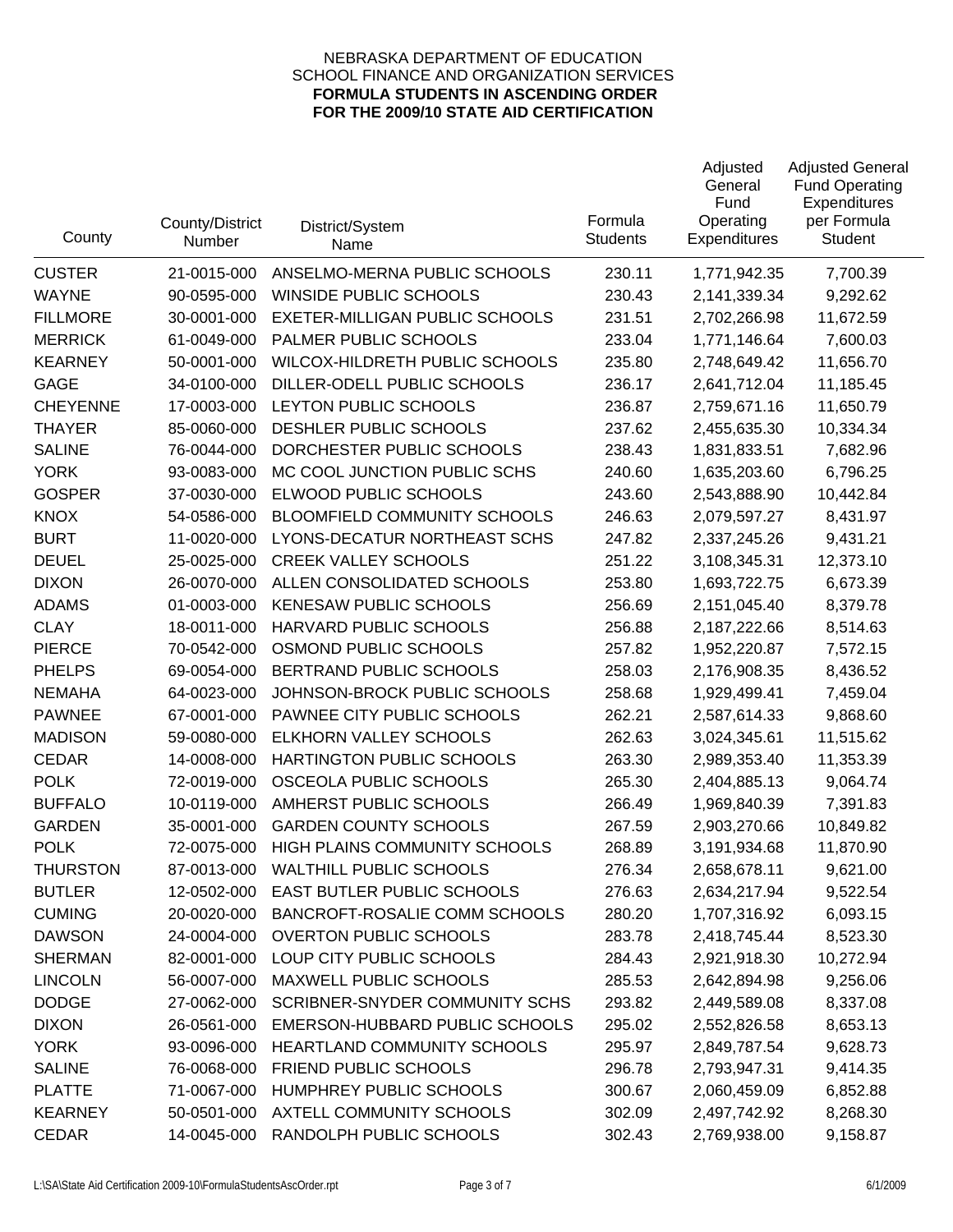| County              | County/District<br>Number | District/System<br>Name               | Formula<br><b>Students</b> | Adjusted<br>General<br>Fund<br>Operating<br>Expenditures | <b>Adjusted General</b><br><b>Fund Operating</b><br>Expenditures<br>per Formula<br>Student |
|---------------------|---------------------------|---------------------------------------|----------------------------|----------------------------------------------------------|--------------------------------------------------------------------------------------------|
| <b>HARLAN</b>       | 42-0002-000               | <b>ALMA PUBLIC SCHOOLS</b>            | 303.52                     | 2,590,593.62                                             | 8,535.25                                                                                   |
| <b>FURNAS</b>       | 33-0018-000               | ARAPAHOE PUBLIC SCHOOLS               | 305.45                     | 2,895,687.72                                             | 9,480.01                                                                                   |
| <b>THURSTON</b>     | 87-0001-000               | PENDER PUBLIC SCHOOLS                 | 307.42                     | 2,398,707.40                                             | 7,802.62                                                                                   |
| <b>POLK</b>         | 72-0032-000               | SHELBY PUBLIC SCHOOLS                 | 309.09                     | 2,302,421.17                                             | 7,449.04                                                                                   |
| <b>HOLT</b>         | 45-0239-000               | WEST HOLT PUBLIC SCHOOLS              | 314.87                     | 3,750,906.79                                             | 11,912.57                                                                                  |
| <b>FRANKLIN</b>     | 31-0506-000               | <b>FRANKLIN PUBLIC SCHOOLS</b>        | 322.37                     | 2,726,228.99                                             | 8,456.84                                                                                   |
| <b>FURNAS</b>       | 33-0021-000               | <b>CAMBRIDGE PUBLIC SCHOOLS</b>       | 322.66                     | 2,554,131.82                                             | 7,915.81                                                                                   |
| <b>BUFFALO</b>      | 10-0019-000               | SHELTON PUBLIC SCHOOLS                | 326.58                     | 2,385,462.19                                             | 7,304.39                                                                                   |
| <b>RED WILLOW</b>   | 73-0179-000               | SOUTHWEST PUBLIC SCHOOLS              | 332.55                     | 3,735,495.88                                             | 11,232.74                                                                                  |
| <b>CEDAR</b>        | 14-0054-000               | LAUREL-CONCORD PUBLIC SCHOOLS         | 338.12                     | 3,127,640.68                                             | 9,250.08                                                                                   |
| <b>NANCE</b>        | 63-0001-000               | <b>FULLERTON PUBLIC SCHOOLS</b>       | 338.35                     | 2,553,918.25                                             | 7,548.05                                                                                   |
| <b>GARFIELD</b>     | 36-0100-000               | <b>BURWELL PUBLIC SCHOOLS</b>         | 341.90                     | 3,041,170.50                                             | 8,894.94                                                                                   |
| <b>BUFFALO</b>      | 10-0009-000               | ELM CREEK PUBLIC SCHOOLS              | 343.24                     | 2,689,468.80                                             | 7,835.45                                                                                   |
| <b>GAGE</b>         | 34-0034-000               | FREEMAN PUBLIC SCHOOLS                | 345.76                     | 2,740,692.21                                             | 7,926.54                                                                                   |
| <b>PIERCE</b>       | 70-0005-000               | PLAINVIEW PUBLIC SCHOOLS              | 347.72                     | 3,192,896.60                                             | 9,182.32                                                                                   |
| <b>BOX BUTTE</b>    | 07-0010-000               | HEMINGFORD PUBLIC SCHOOLS             | 358.99                     | 3,484,897.04                                             | 9,707.42                                                                                   |
| <b>POLK</b>         | 72-0015-000               | <b>CROSS COUNTY COMMUNITY SCHOOLS</b> | 365.95                     | 3,191,459.32                                             | 8,721.03                                                                                   |
| <b>KNOX</b>         | 54-0096-000               | <b>CROFTON COMMUNITY SCHOOLS</b>      | 366.92                     | 3,160,235.77                                             | 8,612.82                                                                                   |
| <b>LINCOLN</b>      | 56-0055-000               | SUTHERLAND PUBLIC SCHOOLS             | 368.26                     | 3,452,997.90                                             | 9,376.53                                                                                   |
| <b>RICHARDSON</b>   | 74-0070-000               | HUMBOLDT TABLE ROCK STEINAUER         | 368.81                     | 3,439,666.76                                             | 9,326.49                                                                                   |
| <b>ANTELOPE</b>     | 02-0009-000               | NELIGH-OAKDALE SCHOOLS                | 370.74                     | 2,689,200.79                                             | 7,253.67                                                                                   |
| <b>THAYER</b>       | 85-0070-000               | THAYER CENTRAL COMMUNITY SCHS         | 373.80                     | 4,140,485.53                                             | 11,076.71                                                                                  |
| <b>CASS</b>         | 13-0022-000               | WEEPING WATER PUBLIC SCHOOLS          | 374.72                     | 2,499,342.84                                             | 6,669.94                                                                                   |
| <b>WEBSTER</b>      | 91-0074-000               | BLUE HILL PUBLIC SCHOOLS              | 376.86                     | 2,486,680.02                                             | 6,598.35                                                                                   |
| <b>CLAY</b>         | 18-0501-000               | SANDY CREEK SCHOOLS                   | 382.49                     | 3,955,616.25                                             | 10,341.68                                                                                  |
| <b>CLAY</b>         | 18-0002-000               | <b>SUTTON PUBLIC SCHOOLS</b>          | 382.90                     | 2,965,269.20                                             | 7,744.15                                                                                   |
| <b>KNOX</b>         | 54-0013-000               | <b>CREIGHTON PUBLIC SCHOOLS</b>       | 383.35                     | 2,763,126.47                                             | 7,207.84                                                                                   |
| <b>DUNDY</b>        | 29-0117-000               | DUNDY CO STRATTON PUBLIC SCHS         | 384.06                     | 4,000,231.10                                             | 10,415.61                                                                                  |
| <b>PERKINS</b>      | 68-0020-000               | PERKINS COUNTY SCHOOLS                | 390.09                     | 4,755,996.87                                             | 12,192.11                                                                                  |
| <b>JEFFERSON</b>    | 48-0300-000               | TRI COUNTY PUBLIC SCHOOLS             | 391.41                     | 3,668,978.44                                             | 9,373.70                                                                                   |
| <b>THURSTON</b>     | 87-0016-000               | UMO N HO N NATION PUBLIC SCHS         | 398.22                     | 3,351,134.16                                             | 8,415.20                                                                                   |
| <b>DAKOTA</b>       | 22-0031-000               | HOMER COMMUNITY SCHOOLS               | 398.42                     | 2,642,370.79                                             | 6,632.04                                                                                   |
| <b>BURT</b>         | 11-0014-000               | OAKLAND CRAIG PUBLIC SCHOOLS          | 398.67                     | 3,298,561.70                                             | 8,273.97                                                                                   |
| <b>OTOE</b>         | 66-0501-000               | PALMYRA DISTRICT OR 1                 | 405.26                     | 3,342,233.66                                             | 8,247.08                                                                                   |
| <b>DIXON</b>        | 26-0001-000               | PONCA PUBLIC SCHOOLS                  | 411.65                     | 3,120,504.72                                             | 7,580.50                                                                                   |
| <b>WAYNE</b>        | 90-0560-000               | <b>WAKEFIELD PUBLIC SCHOOLS</b>       | 411.93                     | 3,307,872.49                                             | 8,030.09                                                                                   |
| CASS                | 13-0097-000               | ELMWOOD-MURDOCK PUBLIC SCHOOLS        | 414.36                     | 2,958,803.61                                             | 7,140.59                                                                                   |
| <b>SCOTTS BLUFF</b> | 79-0011-000               | MORRILL PUBLIC SCHOOLS                | 414.94                     | 3,936,779.72                                             | 9,487.65                                                                                   |
| <b>GAGE</b>         | 34-0001-000               | SOUTHERN SCHOOL DIST 1                | 416.81                     | 3,728,183.58                                             | 8,944.50                                                                                   |
| <b>NUCKOLLS</b>     | 65-0011-000               | SUPERIOR PUBLIC SCHOOLS               | 423.52                     | 3,676,418.35                                             | 8,680.63                                                                                   |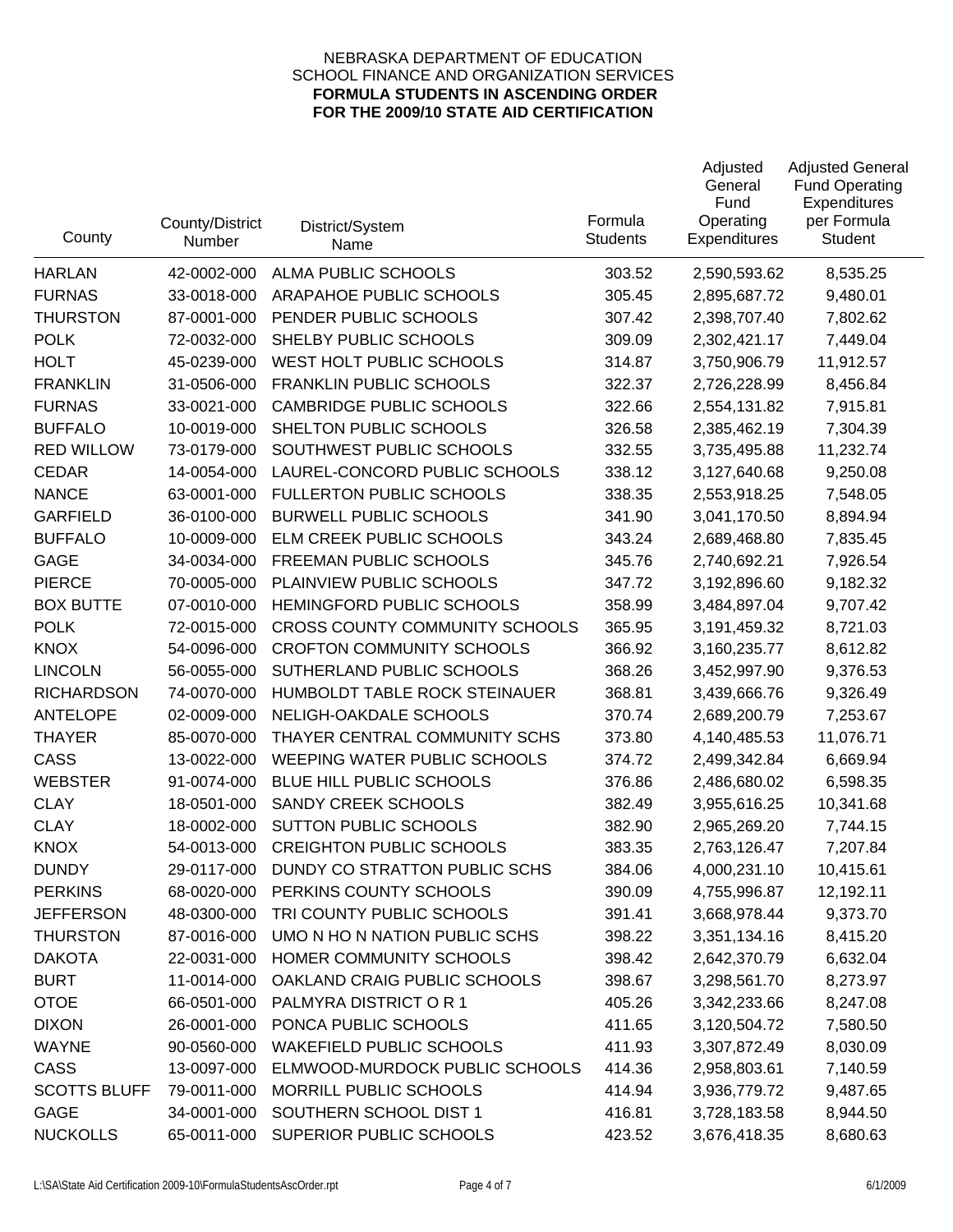| County              | County/District<br>Number | District/System<br>Name          | Formula<br><b>Students</b> | Adjusted<br>General<br>Fund<br>Operating<br><b>Expenditures</b> | <b>Adjusted General</b><br><b>Fund Operating</b><br>Expenditures<br>per Formula<br><b>Student</b> |
|---------------------|---------------------------|----------------------------------|----------------------------|-----------------------------------------------------------------|---------------------------------------------------------------------------------------------------|
| <b>MORRILL</b>      | 62-0021-000               | <b>BAYARD PUBLIC SCHOOLS</b>     | 438.03                     | 3,327,987.51                                                    | 7,597.65                                                                                          |
| <b>STANTON</b>      | 84-0003-000               | STANTON COMMUNITY SCHOOLS        | 441.39                     | 3,305,691.00                                                    | 7,489.20                                                                                          |
| <b>BUFFALO</b>      | 10-0069-000               | RAVENNA PUBLIC SCHOOLS           | 452.34                     | 3,658,616.49                                                    | 8,088.15                                                                                          |
| <b>MADISON</b>      | 59-0005-000               | BATTLE CREEK PUBLIC SCHOOLS      | 452.37                     | 3,473,244.79                                                    | 7,677.85                                                                                          |
| <b>DODGE</b>        | 27-0595-000               | NORTH BEND CENTRAL PUBLIC SCHS   | 456.95                     | 4,017,313.46                                                    | 8,791.67                                                                                          |
| <b>SAUNDERS</b>     | 78-0009-000               | YUTAN PUBLIC SCHOOLS             | 460.51                     | 3,358,252.68                                                    | 7,292.46                                                                                          |
| <b>CUMING</b>       | 20-0030-000               | WISNER-PILGER PUBLIC SCHOOLS     | 468.74                     | 3,651,706.74                                                    | 7,790.53                                                                                          |
| <b>THURSTON</b>     | 87-0017-000               | <b>WINNEBAGO PUBLIC SCHOOLS</b>  | 472.86                     | 3,234,526.91                                                    | 6,840.39                                                                                          |
| VALLEY              | 88-0005-000               | ORD PUBLIC SCHOOLS               | 477.59                     | 5,258,270.41                                                    | 11,010.03                                                                                         |
| <b>LANCASTER</b>    | 55-0148-000               | MALCOLM PUBLIC SCHOOLS           | 480.41                     | 3,238,724.42                                                    | 6,741.63                                                                                          |
| <b>SEWARD</b>       | 80-0567-000               | CENTENNIAL PUBLIC SCHOOLS        | 488.79                     | 5,035,432.22                                                    | 10,301.76                                                                                         |
| <b>NANCE</b>        | 63-0030-000               | TWIN RIVER PUBLIC SCHOOLS        | 490.75                     | 3,572,819.88                                                    | 7,280.37                                                                                          |
| <b>BROWN</b>        | 09-0010-000               | AINSWORTH COMMUNITY SCHOOLS      | 494.51                     | 4,630,515.92                                                    | 9,363.80                                                                                          |
| <b>HALL</b>         | 40-0126-000               | DONIPHAN-TRUMBULL PUBLIC SCHS    | 496.18                     | 4,237,189.01                                                    | 8,539.55                                                                                          |
| <b>LINCOLN</b>      | 56-0037-000               | HERSHEY PUBLIC SCHOOLS           | 498.82                     | 4,753,260.18                                                    | 9,529.09                                                                                          |
| <b>FURNAS</b>       | 33-0540-000               | SOUTHERN VALLEY SCHOOLS          | 499.04                     | 4,845,727.41                                                    | 9,710.16                                                                                          |
| <b>JOHNSON</b>      | 49-0050-000               | JOHNSON CO CENTRAL PUBLIC SCHS   | 507.12                     | 4,285,412.40                                                    | 8,450.48                                                                                          |
| <b>CASS</b>         | 13-0032-000               | LOUISVILLE PUBLIC SCHOOLS        | 508.77                     | 3,906,656.96                                                    | 7,678.61                                                                                          |
| <b>DODGE</b>        | 27-0594-000               | <b>LOGAN VIEW PUBLIC SCHOOLS</b> | 515.08                     | 4,765,963.42                                                    | 9,252.91                                                                                          |
| <b>BUFFALO</b>      | 10-0002-000               | <b>GIBBON PUBLIC SCHOOLS</b>     | 517.90                     | 4,028,171.82                                                    | 7,777.92                                                                                          |
| <b>MORRILL</b>      | 62-0063-000               | <b>BRIDGEPORT PUBLIC SCHOOLS</b> | 526.56                     | 5,062,483.30                                                    | 9,614.19                                                                                          |
| <b>HOWARD</b>       | 47-0100-000               | <b>CENTURA PUBLIC SCHOOLS</b>    | 526.81                     | 3,706,958.01                                                    | 7,036.61                                                                                          |
| <b>CHASE</b>        | 15-0010-000               | <b>CHASE COUNTY SCHOOLS</b>      | 533.91                     | 4,698,322.39                                                    | 8,799.83                                                                                          |
| <b>HALL</b>         | 40-0083-000               | WOOD RIVER RURAL SCHOOLS         | 534.12                     | 4,444,409.41                                                    | 8,321.07                                                                                          |
| <b>SALINE</b>       | 76-0082-000               | WILBER-CLATONIA PUBLIC SCHOOLS   | 540.00                     | 4,055,913.25                                                    | 7,510.91                                                                                          |
| <b>MADISON</b>      | 59-0001-000               | <b>MADISON PUBLIC SCHOOLS</b>    | 542.03                     | 4,697,024.58                                                    | 8,665.59                                                                                          |
| <b>KIMBALL</b>      | 53-0001-000               | KIMBALL PUBLIC SCHOOLS           | 546.70                     | 5,341,001.39                                                    | 9,769.44                                                                                          |
| <b>WASHINGTON</b>   | 89-0003-000               | FORT CALHOUN COMMUNITY SCHS      | 548.95                     | 4,178,504.98                                                    | 7,611.86                                                                                          |
| <b>WASHINGTON</b>   | 89-0024-000               | ARLINGTON PUBLIC SCHOOLS         | 571.00                     | 4,487,675.18                                                    | 7,859.27                                                                                          |
| <b>BOONE</b>        | 06-0001-000               | BOONE CENTRAL SCHOOLS            | 572.30                     | 5,018,797.68                                                    | 8,769.59                                                                                          |
| <b>FILLMORE</b>     | 30-0025-000               | FILLMORE CENTRAL PUBLIC SCHS     | 575.10                     | 4,272,630.03                                                    | 7,429.31                                                                                          |
| <b>CASS</b>         | 13-0056-000               | CONESTOGA PUBLIC SCHOOLS         | 582.04                     | 5,271,750.89                                                    | 9,057.39                                                                                          |
| <b>HOWARD</b>       | 47-0001-000               | ST PAUL PUBLIC SCHOOLS           | 604.33                     | 4,013,570.09                                                    | 6,641.32                                                                                          |
| <b>BURT</b>         | 11-0001-000               | TEKAMAH-HERMAN COMMUNITY SCHS    | 614.99                     | 3,799,944.81                                                    | 6,178.86                                                                                          |
| <b>DOUGLAS</b>      | 28-0015-000               | DOUGLAS CO WEST COMMUNITY SCHS   | 630.59                     | 5,415,127.11                                                    | 8,587.34                                                                                          |
| <b>LANCASTER</b>    | 55-0161-000               | RAYMOND CENTRAL PUBLIC SCHOOLS   | 642.99                     | 5,282,658.80                                                    | 8,215.74                                                                                          |
| <b>CHERRY</b>       | 16-0006-000               | VALENTINE COMMUNITY SCHOOLS      | 652.95                     | 6,592,392.66                                                    | 10,096.39                                                                                         |
| <b>SCOTTS BLUFF</b> | 79-0031-000               | MITCHELL PUBLIC SCHOOLS          | 655.03                     | 4,477,054.56                                                    | 6,834.86                                                                                          |
| <b>PIERCE</b>       | 70-0002-000               | PIERCE PUBLIC SCHOOLS            | 666.25                     | 4,937,449.08                                                    | 7,410.76                                                                                          |
| <b>BUTLER</b>       | 12-0056-000               | DAVID CITY PUBLIC SCHOOLS        | 684.41                     | 5, 157, 303. 77                                                 | 7,535.35                                                                                          |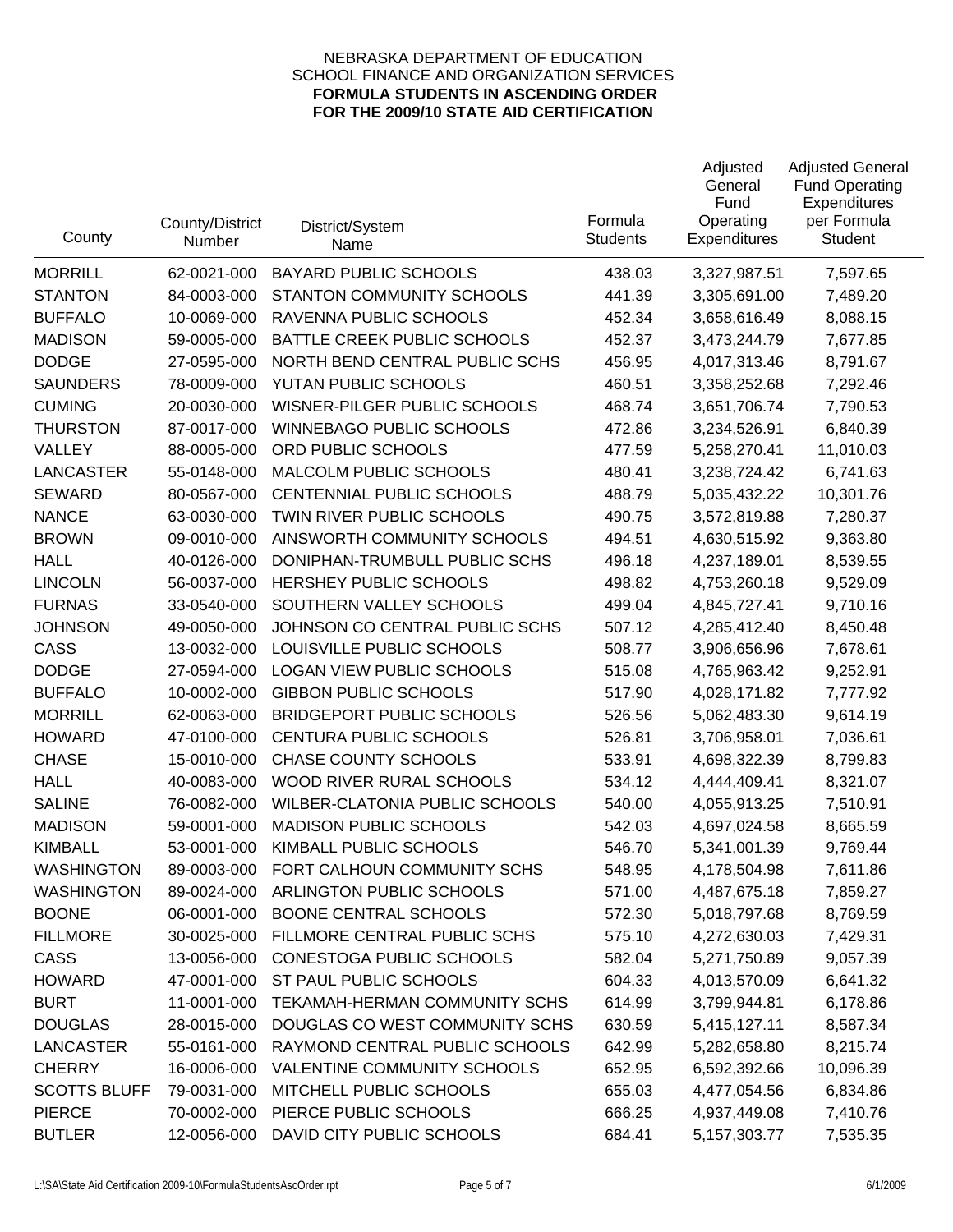| County              | County/District<br>Number | District/System<br>Name             | Formula<br><b>Students</b> | Adjusted<br>General<br>Fund<br>Operating<br>Expenditures | <b>Adjusted General</b><br><b>Fund Operating</b><br>Expenditures<br>per Formula<br>Student |
|---------------------|---------------------------|-------------------------------------|----------------------------|----------------------------------------------------------|--------------------------------------------------------------------------------------------|
| <b>SHERIDAN</b>     | 81-0010-000               | <b>GORDON-RUSHVILLE PUBLIC SCHS</b> | 698.52                     | 7,107,596.59                                             | 10,175.16                                                                                  |
| <b>SEWARD</b>       | 80-0005-000               | MILFORD PUBLIC SCHOOLS              | 710.04                     | 5,064,172.81                                             | 7,132.19                                                                                   |
| <b>CUMING</b>       | 20-0001-000               | WEST POINT PUBLIC SCHOOLS           | 710.95                     | 5,096,020.49                                             | 7,167.85                                                                                   |
| <b>OTOE</b>         | 66-0027-000               | SYRACUSE-DUNBAR-AVOCA SCHOOLS       | 719.54                     | 5,508,038.98                                             | 7,654.97                                                                                   |
| <b>PLATTE</b>       | 71-0005-000               | <b>LAKEVIEW COMMUNITY SCHOOLS</b>   | 744.07                     | 5,208,724.53                                             | 7,000.36                                                                                   |
| <b>KEARNEY</b>      | 50-0503-000               | MINDEN PUBLIC SCHOOLS               | 745.77                     | 6,271,265.35                                             | 8,409.09                                                                                   |
| <b>MERRICK</b>      | 61-0004-000               | CENTRAL CITY PUBLIC SCHOOLS         | 748.49                     | 5,614,785.05                                             | 7,501.44                                                                                   |
| <b>HOLT</b>         | 45-0007-000               | O'NEILL PUBLIC SCHOOLS              | 780.32                     | 8,113,358.77                                             | 10,397.43                                                                                  |
| <b>CUSTER</b>       | 21-0025-000               | <b>BROKEN BOW PUBLIC SCHOOLS</b>    | 801.40                     | 6,209,637.24                                             | 7,748.46                                                                                   |
| <b>SAUNDERS</b>     | 78-0001-000               | ASHLAND-GREENWOOD PUBLIC SCHS       | 827.82                     | 5,901,857.91                                             | 7,129.37                                                                                   |
| <b>RICHARDSON</b>   | 74-0056-000               | <b>FALLS CITY PUBLIC SCHOOLS</b>    | 836.72                     | 6,924,468.22                                             | 8,275.69                                                                                   |
| <b>WAYNE</b>        | 90-0017-000               | WAYNE COMMUNITY SCHOOLS             | 851.96                     | 6,438,841.98                                             | 7,557.70                                                                                   |
| <b>NEMAHA</b>       | 64-0029-000               | <b>AUBURN PUBLIC SCHOOLS</b>        | 854.94                     | 6,168,366.63                                             | 7,215.01                                                                                   |
| <b>JEFFERSON</b>    | 48-0008-000               | <b>FAIRBURY PUBLIC SCHOOLS</b>      | 857.23                     | 6,749,204.32                                             | 7,873.30                                                                                   |
| <b>ADAMS</b>        | 01-0090-000               | ADAMS CENTRAL PUBLIC SCHOOLS        | 884.21                     | 7,960,796.81                                             | 9,003.33                                                                                   |
| <b>SAUNDERS</b>     | 78-0039-000               | <b>WAHOO PUBLIC SCHOOLS</b>         | 898.11                     | 6,239,345.67                                             | 6,947.17                                                                                   |
| <b>DAWSON</b>       | 24-0020-000               | <b>GOTHENBURG PUBLIC SCHOOLS</b>    | 902.34                     | 6,144,958.20                                             | 6,810.03                                                                                   |
| <b>DAWES</b>        | 23-0002-000               | <b>CHADRON PUBLIC SCHOOLS</b>       | 905.32                     | 7,766,694.45                                             | 8,578.99                                                                                   |
| <b>DAWSON</b>       | 24-0011-000               | <b>COZAD CITY SCHOOLS</b>           | 958.76                     | 6,938,294.83                                             | 7,236.70                                                                                   |
| <b>KEITH</b>        | 51-0001-000               | OGALLALA PUBLIC SCHOOLS             | 977.59                     | 7,596,430.41                                             | 7,770.60                                                                                   |
| <b>DOUGLAS</b>      | 28-0059-000               | BENNINGTON PUBLIC SCHOOLS           | 1,029.06                   | 6,293,832.59                                             | 6,116.12                                                                                   |
| <b>SARPY</b>        | 77-0046-000               | SOUTH SARPY DIST 46                 | 1,038.54                   | 10,121,570.51                                            | 9,745.97                                                                                   |
| <b>PHELPS</b>       | 69-0044-000               | HOLDREGE PUBLIC SCHOOLS             | 1,117.67                   | 8,053,228.64                                             | 7,205.40                                                                                   |
| <b>YORK</b>         | 93-0012-000               | YORK PUBLIC SCHOOLS                 | 1,196.54                   | 10,555,539.83                                            | 8,821.72                                                                                   |
| <b>CHEYENNE</b>     | 17-0001-000               | SIDNEY PUBLIC SCHOOLS               | 1,212.81                   | 8,879,101.83                                             | 7,321.12                                                                                   |
| <b>HAMILTON</b>     | 41-0504-000               | <b>AURORA PUBLIC SCHOOLS</b>        | 1,250.52                   | 9,411,160.49                                             | 7,525.82                                                                                   |
| <b>SEWARD</b>       | 80-0009-000               | SEWARD PUBLIC SCHOOLS               | 1,340.43                   | 9,984,645.47                                             | 7,448.86                                                                                   |
| <b>HALL</b>         | 40-0082-000               | NORTHWEST PUBLIC SCHOOLS            | 1,397.47                   | 8,817,100.29                                             | 6,309.31                                                                                   |
| <b>RED WILLOW</b>   | 73-0017-000               | MC COOK PUBLIC SCHOOLS              | 1,400.04                   | 9,427,553.90                                             | 6,733.79                                                                                   |
| <b>OTOE</b>         | 66-0111-000               | NEBRASKA CITY PUBLIC SCHOOLS        | 1,421.25                   | 10,563,210.63                                            | 7,432.35                                                                                   |
| <b>SALINE</b>       | 76-0002-000               | <b>CRETE PUBLIC SCHOOLS</b>         | 1,519.09                   | 10,788,222.77                                            | 7,101.75                                                                                   |
| <b>BOX BUTTE</b>    | 07-0006-000               | ALLIANCE PUBLIC SCHOOLS             | 1,539.23                   | 13,274,005.26                                            | 8,623.80                                                                                   |
| <b>COLFAX</b>       | 19-0123-000               | SCHUYLER COMMUNITY SCHOOLS          | 1,582.49                   | 10,249,723.41                                            | 6,476.96                                                                                   |
| <b>CASS</b>         | 13-0001-000               | PLATTSMOUTH COMMUNITY SCHOOLS       | 1,643.12                   | 11,684,138.89                                            | 7,110.93                                                                                   |
| LANCASTER           | 55-0145-000               | <b>WAVERLY SCHOOL DISTRICT 145</b>  | 1,752.76                   | 12,714,556.88                                            | 7,254.02                                                                                   |
| <b>LANCASTER</b>    | 55-0160-000               | NORRIS SCHOOL DIST 160              | 1,965.88                   | 13,556,353.28                                            | 6,895.81                                                                                   |
| <b>GAGE</b>         | 34-0015-000               | BEATRICE PUBLIC SCHOOLS             | 2,076.54                   | 15,908,851.39                                            | 7,661.23                                                                                   |
| <b>SCOTTS BLUFF</b> | 79-0016-000               | <b>GERING PUBLIC SCHOOLS</b>        | 2,087.74                   | 14, 187, 212.53                                          | 6,795.50                                                                                   |
| <b>WASHINGTON</b>   | 89-0001-000               | <b>BLAIR COMMUNITY SCHOOLS</b>      | 2,310.38                   | 15,997,700.39                                            | 6,924.28                                                                                   |
| <b>DAWSON</b>       | 24-0001-000               | LEXINGTON PUBLIC SCHOOLS            | 2,623.22                   | 14,698,670.24                                            | 5,603.29                                                                                   |